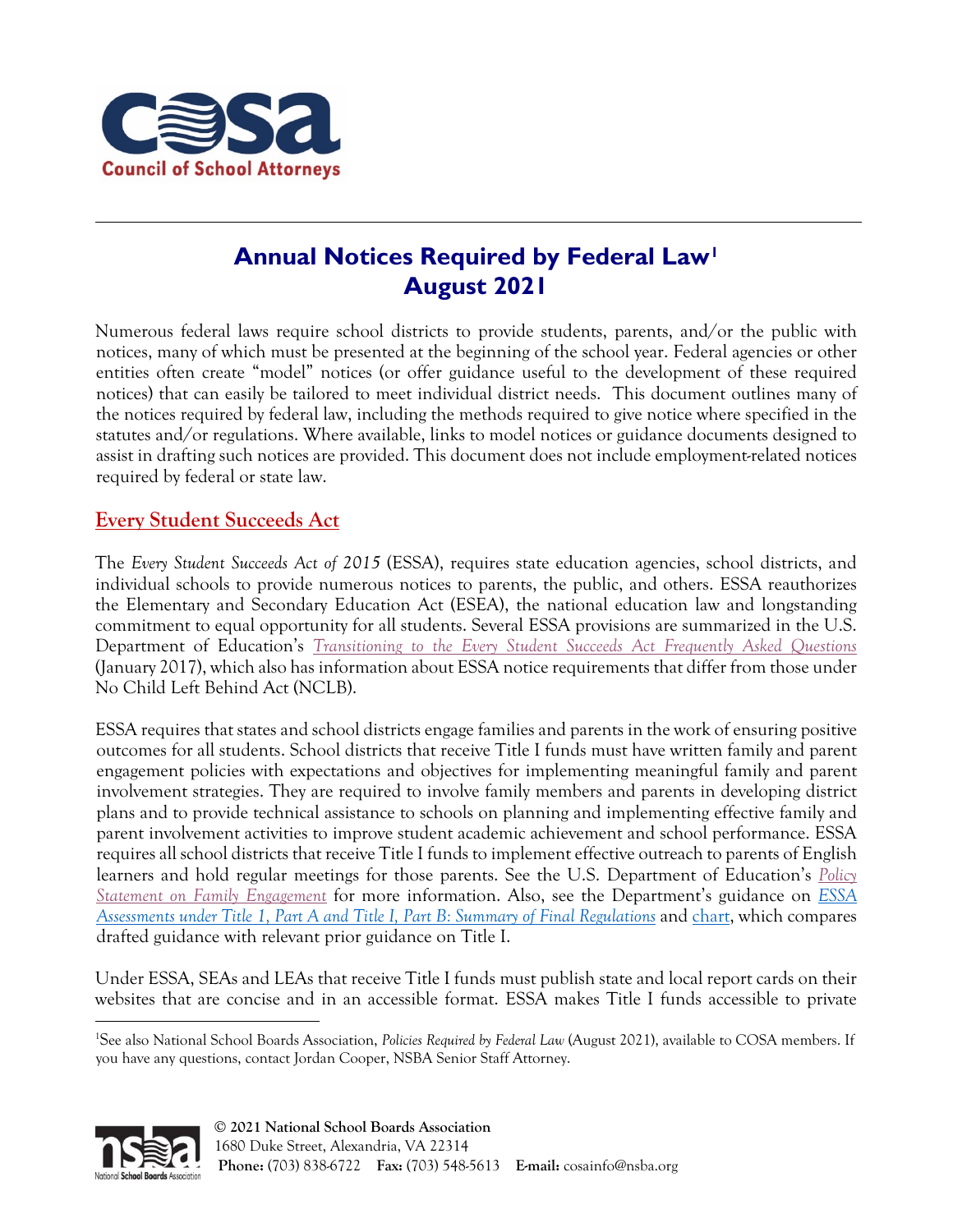schools and the Department of Education has provided non-regulatory guidance on this topic. See the non-regulatory guidance here: *[Title I, Part A of the Elementary and Secondary Education Act of 1965, as](https://www2.ed.gov/about/inits/ed/non-public-education/files/equitable-services-guidance-100419.pdf)  [Amended by the Every Student Succeeds Act: Providing Equitable Services to Eligible Private School Children,](https://www2.ed.gov/about/inits/ed/non-public-education/files/equitable-services-guidance-100419.pdf)  [Teachers, and Families](https://www2.ed.gov/about/inits/ed/non-public-education/files/equitable-services-guidance-100419.pdf)* (October 7, 2019). For additional guidance, see also the U.S. Department of Education's *[Crosswalk Between Draft Title I, Part A Guidance on Equitable Services and Prior Non-Regulatory](https://www2.ed.gov/policy/elsec/leg/essa/equitableserviceguidancecrosswalk32719.pdf)* (March 28, 2019) and *[Dear colleague letter on state plan amendments, school identification, reporting, and](https://www2.ed.gov/admins/lead/account/stateplan17/schoolidandamendments102419.pdf)  [technical assistance](https://www2.ed.gov/admins/lead/account/stateplan17/schoolidandamendments102419.pdf)* (October 24, 2019).

The supplement-not-supplant requirement under Title I changed under ESSA, but the U.S. Department of Education has not issued draft regulations. Instead, in 2019 the Department provided a [Title I, Part](https://www2.ed.gov/policy/elsec/leg/essa/snsfinalguidance06192019.pdf)  [A Supplement Non Supplant Non-Regulatory](https://www2.ed.gov/policy/elsec/leg/essa/snsfinalguidance06192019.pdf) informational document along with a [summary response](https://www2.ed.gov/policy/elsec/leg/essa/sns-summaryofcomments062019.pdf)  to comments [on the informational document.](https://www2.ed.gov/policy/elsec/leg/essa/sns-summaryofcomments062019.pdf)

## **Family Educational Rights and Privacy Act**

Pursuant to the Family Educational Rights and Privacy Act (FERPA), school districts must provide parents/guardians and eligible students (students at least 18 years of age) with annual notice of their rights to inspect and review education records, amend education records, consent to disclose personally identifiable information in education records, and file a complaint with the U.S. Department of Education. [34 C.F.R. § 99.7\(a\)\(2\).](http://www.ecfr.gov/cgi-bin/text-idx?SID=edcea1409b4b9d8aaa83fcab2a6fe818&mc=true&node=se34.1.99_17&rgn=div8) The notice must include the procedure to request and review education records, as well as a statement that records may be disclosed to school officials without prior written consent. This statement should define a school official and what constitutes a legitimate educational interest providing the basis for accessing a student's educational records. [34 C.F.R. §](http://www.ecfr.gov/cgi-bin/text-idx?SID=edcea1409b4b9d8aaa83fcab2a6fe818&mc=true&node=se34.1.99_17&rgn=div8)   $99.7(a)(3)$ . Notice may be provided in any way that is reasonably likely to inform parents of their rights and must effectively notify parents who have a primary or home language other than English and parents/guardians or eligible students who are disabled. [34 C.F.R. § 99.7\(b\).](http://www.ecfr.gov/cgi-bin/text-idx?SID=edcea1409b4b9d8aaa83fcab2a6fe818&mc=true&node=se34.1.99_17&rgn=div8) The annual notification may be published by various means, including any of the following: in a schedule of classes; in a student handbook; in a calendar of school events; on the school's website (though this should not be the exclusive means of notification); in the student newspaper; and/or posted in a central location at the school or various locations throughout the school. See the Department of Education's Protecting Student Privacy *[FERPA General Guidance for Students](https://studentprivacy.ed.gov/sites/default/files/resource_document/file/FERPAforeligiblestudents.pdf)* (April 2020) for information about FERPA. For an additional resource also see the *[FERPA Model Notification of Rights for Elementary & Secondary Schools](https://studentprivacy.ed.gov/resources/ferpa-model-notification-rights-elementary-secondary-schools)* (April 2020).

Under FERPA, school districts may disclose directory information if they have given public notice to parents/guardians and eligible students of what information has been designated as directory information, and when and how parents/guardians and eligible students may opt out of allowing the district to disclose their directory information. [34 C.F.R. § 99.37\(a\).](http://www.ecfr.gov/cgi-bin/text-idx?SID=edcea1409b4b9d8aaa83fcab2a6fe818&mc=true&node=se34.1.99_137&rgn=div8) Finally, under ESEA, school districts must provide notice that they routinely release the names, addresses, and phone numbers of secondary students to military recruiters unless parents opt out in writing. [20 U.S.C. § 7908.](https://www.law.cornell.edu/uscode/text/20/7908) School districts may provide this notice as part of their general FERPA notice. The Protecting Student Privacy website provides a template notice for notifying parents and eligible students, which can be found here: *[FERPA](https://studentprivacy.ed.gov/resources/model-notice-directory-information)  [Model Notice for Directory Information.](https://studentprivacy.ed.gov/resources/model-notice-directory-information)* 

FERPA regulations permit LEAs and schools to adopt limited directory information policies that allow the disclosure of directory information to specific parties, for specific purposes, or both. [34 C.F.R §](http://www.ecfr.gov/cgi-bin/text-idx?SID=edcea1409b4b9d8aaa83fcab2a6fe818&mc=true&node=se34.1.99_137&rgn=div8)  [99.37\(d\).](http://www.ecfr.gov/cgi-bin/text-idx?SID=edcea1409b4b9d8aaa83fcab2a6fe818&mc=true&node=se34.1.99_137&rgn=div8) It is up to individual LEAs and schools to decide whether to adopt limited directory information policies and how to implement them.

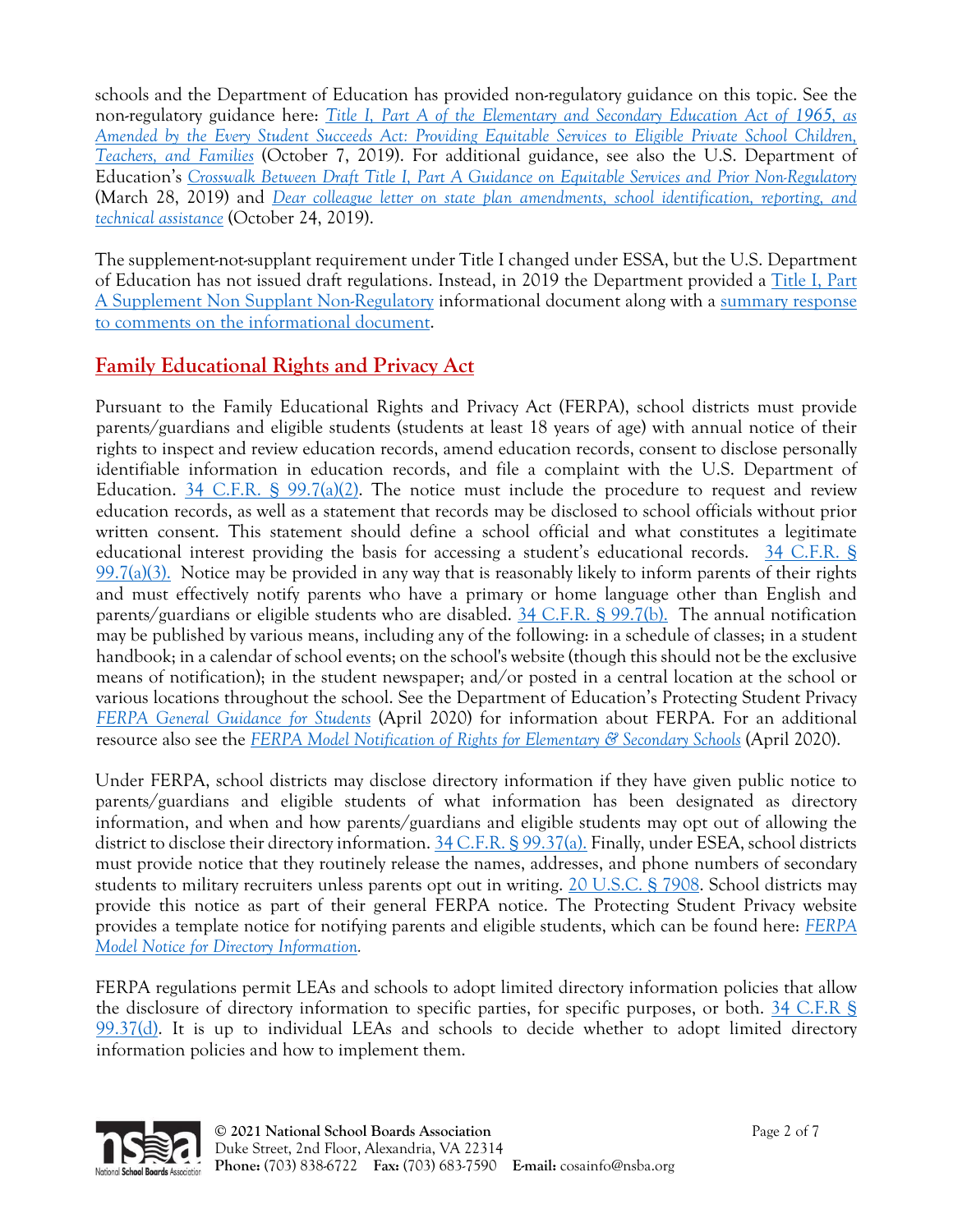The regulations' directory information exception makes clear that parents/guardians and eligible students may not, by opting out of the disclosure of directory information, prevent an LEA or school from requiring a student to wear or present a student ID or badge. [34 C.F.R. § 99.37\(c\).](http://www.ecfr.gov/cgi-bin/text-idx?SID=edcea1409b4b9d8aaa83fcab2a6fe818&mc=true&node=se34.1.99_137&rgn=div8) While the Department does not require LEAs or schools to establish policies mandating that students wear badges, these are individual decisions that LEAs and schools should make, considering local circumstances.

The U.S. Department of Education recommends that districts post all FERPA and PPRA (see below) notices, including the directory information policy, on their websites. For more information, see the U.S. Department of Education's Privacy Technical Assistance Center's *[Transparency Best Practices for Schools](https://studentprivacy.ed.gov/sites/default/files/resource_document/file/LEA%20Transparency%20Best%20Practices%20final.pdf)  and [Districts](https://studentprivacy.ed.gov/sites/default/files/resource_document/file/LEA%20Transparency%20Best%20Practices%20final.pdf)* (p. 5). The Department provides additional guidance on FERPA at [https://studentprivacy.ed.gov/,](https://studentprivacy.ed.gov/) including:

- *[School Resource Officers, School Law Enforcement Units and FERPA](https://studentprivacy.ed.gov/sites/default/files/resource_document/file/SRO_FAQs_2-5-19_0.pdf)*;
- *[A Parent's Guide to FERPA \(July 2021\)](https://studentprivacy.ed.gov/sites/default/files/resource_document/file/A%20parent%20guide%20to%20ferpa_508.pdf)*; and
- *[A Parent's Guide for Understanding K-12 School Data Breaches \(May 2021\)](https://studentprivacy.ed.gov/sites/default/files/resource_document/file/Parent%20Guide%20to%20Data%20Breach.pdf)*

# **Protection of Pupil Rights Amendment**

The Protection of Pupil Rights Amendment (PPRA) requires school districts to adopt several policies regarding surveys of students, instructional materials, physical examinations, personal information used for marketing, and the like. Parents must be notified of these policies at least annually at the beginning of the school year and within a reasonable time after any substantial change to the policies. [20 U.S.C. §](https://www.law.cornell.edu/uscode/text/20/1232h)  [1232h\(c\)\(2\)\(A\).](https://www.law.cornell.edu/uscode/text/20/1232h) The Department of Education's Protecting Student Privacy website provides *[PPRA](https://studentprivacy.ed.gov/sites/default/files/resource_document/file/20-0379.PPRA_508_0.pdf)  [General Guidance \(November 2020\)](https://studentprivacy.ed.gov/sites/default/files/resource_document/file/20-0379.PPRA_508_0.pdf)*, a *[PPRA Model General Notice of Rights](https://studentprivacy.ed.gov/resources/ppra-model-general-notice-rights)* and a *[PPRA Model Notice and](https://studentprivacy.ed.gov/sites/default/files/resource_document/file/ppra-gen-not-cons.doc)  [Consent/Opt-Out for Specific Activities](https://studentprivacy.ed.gov/sites/default/files/resource_document/file/ppra-gen-not-cons.doc)*.

If a district plans to (1) use students' personal information for selling or marketing purposes; (2) administer any survey about any of the eight topics listed in the statute (political beliefs, income, sex behavior or attitudes, etc.); or (3) administer certain non-emergency, invasive physical examinations, the district must directly notify parents at least annually at the beginning of the school year of the specific or approximate dates when these activities are scheduled or expected to be scheduled. [20 U.S.C. §](https://www.law.cornell.edu/uscode/text/20/1232h)   $1232h(c)(2)(B)$ , (c)(2)(C).

The Protecting Student Privacy [list policies](https://studentprivacy.ed.gov/sites/default/files/resource_document/file/Annual%20NoticeCoverLettertoCSSOsandSuperintendentsApril2020.pdf) that PPRA requires LEAs to develop, with the consultation of parents. These policies concern privacy, parental access to information, and administration of physical examinations of minors. NOTE: This document also contains resources regarding FERPA and remote learning due to COVID-19.

The Department of Education's Protecting Student Privacy provides all FERPA and PPRA model notices at: [https://studentprivacy.ed.gov/annual-notices.](https://studentprivacy.ed.gov/annual-notices)

# **Child Nutrition Programs**

If school districts participate in the National School Lunch Program, the School Breakfast Program, or the Special Milk Program, they must provide both parents and the public with information about free and reduced-price meals and/or free milk near the beginning of each school year. [7 C.F.R. § 245.5.](http://www.ecfr.gov/cgi-bin/text-idx?SID=edcea1409b4b9d8aaa83fcab2a6fe818&mc=true&node=se7.4.245_15&rgn=div8) Districts also must provide parents with an application form. Districts may not disclose children's free

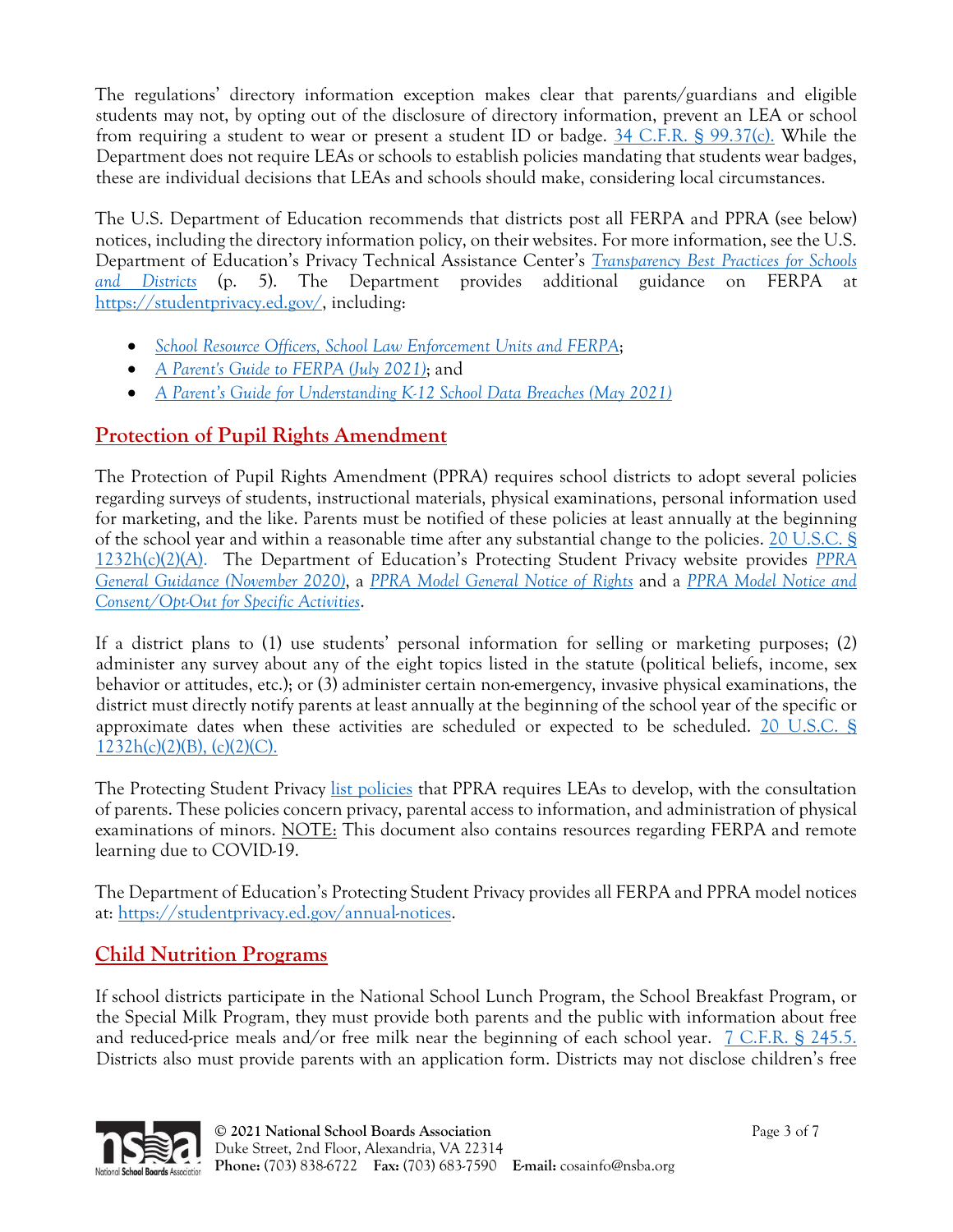and reduced eligibility status, unless the requestor of such information falls into one of the categories specified in the National School Lunch Act. [42 U.S.C. § 1758\(b\)\(6\)\(A\)\(i\)-\(v\).](https://www.law.cornell.edu/uscode/text/42/1758)

The USDA's *[Eligibility Manual for School Meals](https://fns-prod.azureedge.net/sites/default/files/cn/SP36_CACFP15_SFSP11-2017a1.pdf)* contains information on federal requirements regarding the determination and verification of eligibility for free and reduced-price meals in the National School Lunch Program and the School Breakfast Program. The document notes what the application for these programs is to contain and includes a link to an online application. The document also describes to whom (pp. 83-84), and under what conditions information regarding free and reduced eligibility status may be disclosed (pp. 83-93).

Striving to reduce paperwork, Congress incorporated [three alternative provisions](https://www.fns.usda.gov/school-meals/provisions-1-2-and-3) into the standard requirements for annual determinations of eligibility for free and reduced-price school meals. Additionally, in schools where at least 80 percent of enrolled students have free or reduced-price meal eligibility, annual notification of program availability and certification only needs to occur once every 2 consecutive school years.

The 2016 amendment to the Healthy, Hunger-Free Kids Act of 2010 requires school districts to inform and update the public (including parents, students, and others in the community) about the content and implementation of their local school wellness policies. [42 U.S.C. § 1758b\(b\)\(4\).](https://www.law.cornell.edu/uscode/text/42/1758b) School districts also must periodically measure and report on implementation of their local school wellness policies, including: (1) the extent to which schools under the jurisdiction of the local school district are in compliance with its local school wellness policy; (2) the extent to which the local school wellness policy of the local district compares to model local school wellness policies; and (3) the progress made in attaining the goals of the local school wellness policy. [42 U.S.C. § 1758b\(b\)\(5\)\(A\).](https://www.law.cornell.edu/uscode/text/42/1758b) The USDA final rules for local school wellness policies, which became effective on August 29, 2016, appear at 7 CFR Parts 210 and 220. See the USDA's *[Local School Wellness Policy](https://www.fns.usda.gov/tn/local-school-wellness-policy)* for other child nutrition-related information.

In 2017, the USDA published [Guidance for School Food Service Professionals](https://fns-prod.azureedge.net/sites/default/files/cn/SP40-2017a1.pdf) that highlights requirements for accommodating children with disabilities who participate in School Meal Programs. With the help of school food service staff, LEAs must implement procedures to enable parents and guardians to request modifications to meal services for their children with disabilities. [7 C.F.R. §§](https://www.law.cornell.edu/cfr/text/7/15b.25)  [15b.25,](https://www.law.cornell.edu/cfr/text/7/15b.25) [15b.6 \(b\).](https://www.law.cornell.edu/cfr/text/7/15b.6) LEAs must notify parents and guardians of both the process (1) to request meal modifications that accommodate the child's needs; and (2) for resolving disputes. The hearing process must follow the necessary [procedural requirements](https://fns-prod.azureedge.net/sites/default/files/cn/SP26-2017os.pdf)*:* notice, right to counsel, opportunity to participate, and examination of the record.

According to the *[Local School Wellness Policy: Guidance and Q&As](https://fns-prod.azureedge.net/sites/default/files/cn/SP24-2017os.pdf)* (2017), the USDA does not require a specific timeline for updates to a wellness policy. Ideally, however, the policy should be updated after conducting a triennial assessment.  $7 \text{ C.F.R. }$  § 210.31(e)(3). NOTE: In June 2021, the Food and Nutrition Service established a [nationwide waiver to support schools unable to complete a triennial assessment of](https://www.fns.usda.gov/cn/covid19-child-nutrition-response-98)  [the local school wellness policies due to school closures.](https://www.fns.usda.gov/cn/covid19-child-nutrition-response-98) The updates are dependent on the structure of the LEA's policy. An LEA must notify the public about the content of its policy annually and discuss any updates.  $7 \text{ C.F.R.}$  §  $210.31 \text{ (d)} \text{ (2)}$ . It also must inform the public about the progress made towards meeting the goals of the local school wellness policy. [7 C.F.R. § 210.31\(d\)\(3\).](https://www.ecfr.gov/cgi-bin/text-idx?SID=2faf7406a484359757399aa8d34bebea&mc=true&node=se7.4.210_131&rgn=div8)

For model and sample policy language endorsed by the USDA, see the resources below.

• [Child Nutrition Sharing Site, Child Nutrition Program Resources](https://theicn.org/cnss/view/approved-public-resources/?gv_search=&filter_31=cntp-5&filter_32%5B%5D=&filter_14=&mode=all)

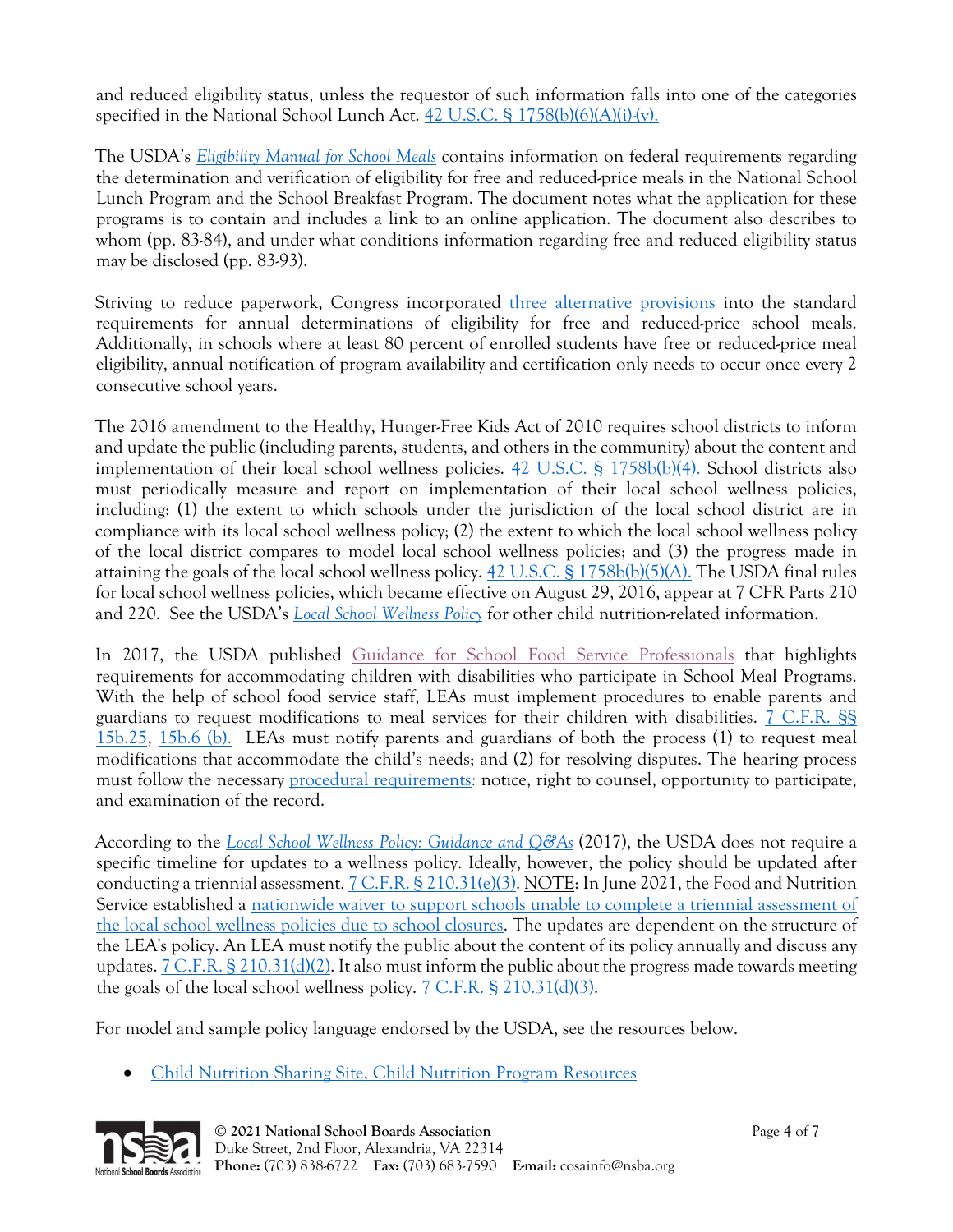- [UConn Rudd Center for Food Policy & Obesity, XYZ District School Wellness Policy](https://media.ruddcenter.uconn.edu/PDFs/Model_Wellness_Policy_rev%203-3-16.pdf)
- [CDC, School Health Guidelines](https://www.cdc.gov/healthyschools/npao/strategies.htm)
- [FNS, School Meals Guidance and Resources](https://www.fns.usda.gov/school-meals/guidance-and-resources)

NOTE: Due to the COVID-19 pandemic, USDA is granting states significant program flexibilities and contingencies to best serve program participants across their nutrition programs through June 2022. View the USDA's press release, *[Pandemic Flexibilities for Schools and Day Care Facilities to Support Safe](https://www.usda.gov/media/press-releases/2021/04/20/usda-issues-pandemic-flexibilities-schools-and-day-care-facilities)  [Reopening and Healthy, Nutritious Meals](https://www.usda.gov/media/press-releases/2021/04/20/usda-issues-pandemic-flexibilities-schools-and-day-care-facilities)* and the Food and Nutrition Services of the USDA's *[Response to](https://www.fns.usda.gov/disaster/pandemic/covid-19)  [COVID-19](https://www.fns.usda.gov/disaster/pandemic/covid-19)* website for more information. See also *SNAP's [COVID-19 Emergency Allotments Guidance](https://www.fns.usda.gov/snap/covid-19-emergency-allotments-guidance)*.

## **Asbestos Hazard Emergency Response Act**

The Asbestos Hazard Emergency Response Act (AHERA) requires school districts to inspect their buildings for asbestos-containing building materials, and develop, maintain, and update an asbestos management plan. School districts must annually notify parents, teachers, and employee organizations in writing of the availability of the management plan and planned or in-progress inspections, reinspections, response actions, and post-response actions, including periodic re-inspection and surveillance activities.  $40 \text{ C.F.R.}$  \$§ 763.84(c), (f), and  $763.93(g)(2)$ .

#### **McKinney-Vento Homeless Assistance Act**

The McKinney-Vento Homeless Assistance Act requires school districts, through their homeless student liaisons, to provide public notice of the education rights of the homeless students enrolled in their districts.  $42 \text{ U.S.C. }$  §  $11432 \text{ (e)}(3) \text{ (C)}$ (i). Such notice is to be disseminated in places where homeless students receive services under this Act, including schools, family shelters, and soup kitchens. [42 U.S.C.](https://www.law.cornell.edu/uscode/text/42/11432)   $\S$  11432 (g)(6)(A)(vi). The notice must be in a "manner and form" understandable to homeless students and their parents/guardians, "including, if necessary and to the extent feasible," in their native language. [42 U.S.C. § 11432\(e\)\(3\)\(C\)\(iii\).](https://www.law.cornell.edu/uscode/text/42/11432)

The U.S. Department of Education has issued [guidelines](https://www.govinfo.gov/content/pkg/FR-2016-03-17/pdf/2016-06073.pdf) for states, which address ways a state may (1) assist LEAs to implement McKinney-Vento, as amended by ESSA, and (2) review and revise policies and procedures, along with LEAs, that may present barriers to the identification, enrollment, attendance, and success of homeless children and youths in school.

The U.S. Department of Education's *[Education for Homeless Children and Youths Program Non-Regulatory](https://www2.ed.gov/policy/elsec/leg/essa/160240ehcyguidanceupdated082718.docx)  [Guidance](https://www2.ed.gov/policy/elsec/leg/essa/160240ehcyguidanceupdated082718.docx)* highlights the key changes brought about by ESSA. For notice requirements under "tips for establishing an effective dispute resolution process," see page 33.

Additional resources available from the U.S. Department of Education include: *[Dear Colleague Letter:](https://www2.ed.gov/policy/elsec/guid/secletter/160726.html)  [Educational Rights of Homeless Children and Youths](https://www2.ed.gov/policy/elsec/guid/secletter/160726.html)* and guidance on *[Supporting the Success of Homeless](https://www2.ed.gov/policy/elsec/leg/essa/160315ehcyfactsheet072716.pdf)  [Children and Youths](https://www2.ed.gov/policy/elsec/leg/essa/160315ehcyfactsheet072716.pdf)*. Also, the National Center for Homeless Education (funded by the U.S. Department of Education) has created free **Educational Rights posters** (in black/white or color; English/Spanish; parents/students).

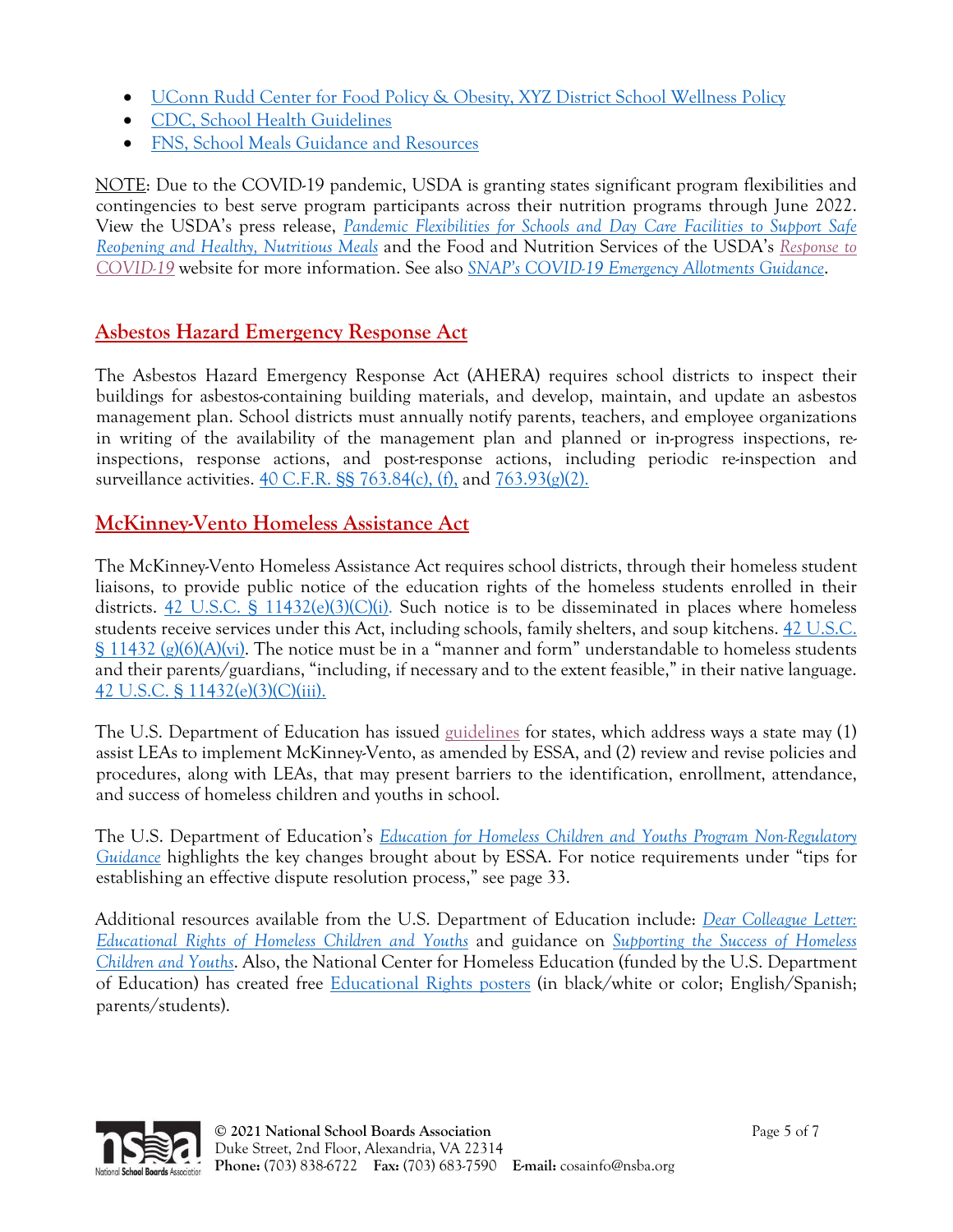## **Title VI, Title IX, Section 504, the Age Discrimination Act, Title II of the Americans with Disabilities Act, and the Boy Scouts of America Equal Access Act**

Several federal statutes protect the rights of beneficiaries not to be discriminated against in programs or activities receiving federal and/or state financial assistance. Specifically, the following statutes prohibit discrimination: [Title VI,](https://www.law.cornell.edu/uscode/text/42/2000d) [34 C.F.R. § 100.6\(d\)](http://www.ecfr.gov/cgi-bin/text-idx?SID=edcea1409b4b9d8aaa83fcab2a6fe818&mc=true&node=se34.1.100_16&rgn=div8) (race, color, ethnicity, and national origin); [Title IX,](https://www.law.cornell.edu/uscode/text/20/1681) 34 [C.F.R. § 106.9](http://www.ecfr.gov/cgi-bin/text-idx?SID=edcea1409b4b9d8aaa83fcab2a6fe818&mc=true&node=se34.1.106_19&rgn=div8) (sex and pregnancy); [Section 504,](https://www.law.cornell.edu/uscode/text/29/794) [34 C.F.R. § 104.8](http://www.ecfr.gov/cgi-bin/text-idx?SID=edcea1409b4b9d8aaa83fcab2a6fe818&mc=true&node=se34.1.104_18&rgn=div8) and [Title II,](https://www.law.cornell.edu/uscode/text/42/chapter-126) [28 C.F.R. § 35.106](http://www.ecfr.gov/cgi-bin/text-idx?SID=edcea1409b4b9d8aaa83fcab2a6fe818&mc=true&node=se28.1.35_1106&rgn=div8) of the Americans with Disabilities Act (disability); and the [Age Discrimination Act,](https://www.law.cornell.edu/uscode/text/29/chapter-14) [34 C.F.R. § 110.25](http://www.ecfr.gov/cgi-bin/text-idx?SID=edcea1409b4b9d8aaa83fcab2a6fe818&mc=true&node=se34.1.110_125&rgn=div8) (age). [The Boy Scouts of American Equal Access Act,](https://www.law.cornell.edu/uscode/text/20/7905) [34 C.F.R. § 108.9](http://www.ecfr.gov/cgi-bin/text-idx?SID=edcea1409b4b9d8aaa83fcab2a6fe818&mc=true&node=se34.1.108_19&rgn=div8) requires public schools to provide equal access to the use of school property to the Boy Scouts and other designated youth groups.

The regulations implementing the above statutes require school districts to notify students, parents, and others that they do not discriminate on the basis of race, color, ethnicity, national origin, sex, pregnancy, disability, or age, and that they provide equal access to the Boy Scouts and other designated youth groups. The regulations contain minor differences relating to the required content of the notices and the methods used to publish them.

The U.S. Department of Education's *[Notice of Non-Discrimination](http://www2.ed.gov/print/about/offices/list/ocr/docs/nondisc.html)* describes the content requirements of notices under these statutes, including the methods of notification required by Title IX and Section 504, and contains a sample notice of non-discrimination school districts may use to meet the requirements of all of the above statutes. NOTE: The notice must include the name or title and contact information of the coordinators designated to handle complaints under Title IX [\(34 C.F.R. § 106.8\)](https://www.law.cornell.edu/cfr/text/34/106.8), Section 504 (34 [C.F.R. § 104.8\)](http://www.ecfr.gov/cgi-bin/text-idx?SID=edcea1409b4b9d8aaa83fcab2a6fe818&mc=true&node=se34.1.104_18&rgn=div8), the Americans with Disabilities Act [\(28 C.F.R. § 35.107\)](http://www.ecfr.gov/cgi-bin/text-idx?SID=edcea1409b4b9d8aaa83fcab2a6fe818&mc=true&node=se28.1.35_1107&rgn=div8), and the Age Discrimination Act [\(34 C.F.R. § 110.25\)](http://www.ecfr.gov/cgi-bin/text-idx?SID=edcea1409b4b9d8aaa83fcab2a6fe818&mc=true&node=se34.1.110_125&rgn=div8).

Pursuant to the 2020 Title IX regulations, instead of notifying only students and employees of the Title IX Coordinator's contact information, schools must also notify applicants for admission and employment, parents or legal guardians of elementary and secondary school students, and all unions of the name or title, office address, e-mail address, and telephone number of the Title IX Coordinator. Additionally, schools must prominently display the required contact information for the Title IX Coordinator on their websites.

# **Individuals with Disabilities Education Act**

Under the Individuals with Disabilities Education Act (IDEA), a school district must give parents of a child with a disability a copy of its procedural safeguards one time per year, and upon initial referral or parental request for an evaluation, the filing of a first request for a due process hearing, a disciplinary action constituting a change in placement, and at the request of a parent. [20 U.S.C. § 1415\(d\)\(1\)\(a\);](https://www.law.cornell.edu/uscode/text/20/1415) 34 [C.F.R. § 300.504\(a\).](http://www.ecfr.gov/cgi-bin/text-idx?SID=edcea1409b4b9d8aaa83fcab2a6fe818&mc=true&node=se34.2.300_1504&rgn=div8) The notice must fully explain the IDEA's procedural safeguards in an easily understandable manner, and in the native language of the parents unless it is clearly not feasible to do so. [20 U.S.C. § 1415\(d\)\(2\);](https://www.law.cornell.edu/uscode/text/20/1415) [34 C.F.R. § 300.504\(c\), \(d\).](http://www.ecfr.gov/cgi-bin/text-idx?SID=edcea1409b4b9d8aaa83fcab2a6fe818&mc=true&node=se34.2.300_1504&rgn=div8) Parents may choose to receive the procedural safeguards notice and other notices under the IDEA by email, if the LEA makes this option available. [20](https://www.law.cornell.edu/uscode/text/20/1415)  [U.S.C. § 1415\(n\);](https://www.law.cornell.edu/uscode/text/20/1415) [34 C.F.R. § 300.505.](http://www.ecfr.gov/cgi-bin/text-idx?SID=edcea1409b4b9d8aaa83fcab2a6fe818&mc=true&node=se34.2.300_1505&rgn=div8)

The U.S. Department of Education's *[Model Form: Procedural Safeguards Notice](https://sites.ed.gov/idea/files/modelform_Procedural_Safeguards_June_2009.pdf)* provides guidance on required content of forms under the IDEA. NOTE: The procedural safeguards notice requirements in the IDEA also apply to parents of homeless children with disabilities. For more information, see